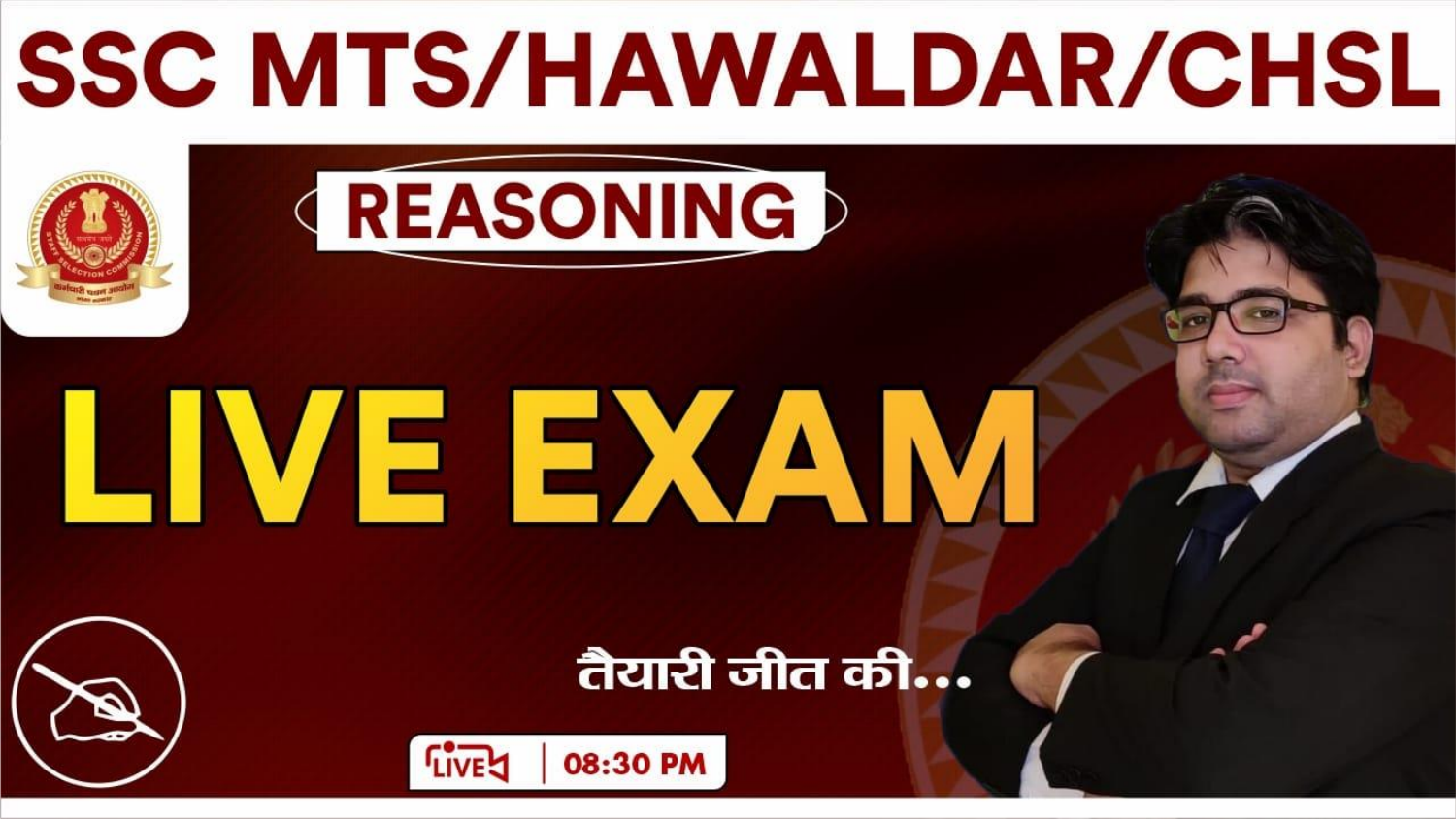

www.mahendras.org **ৢ** 7052477777/7052577777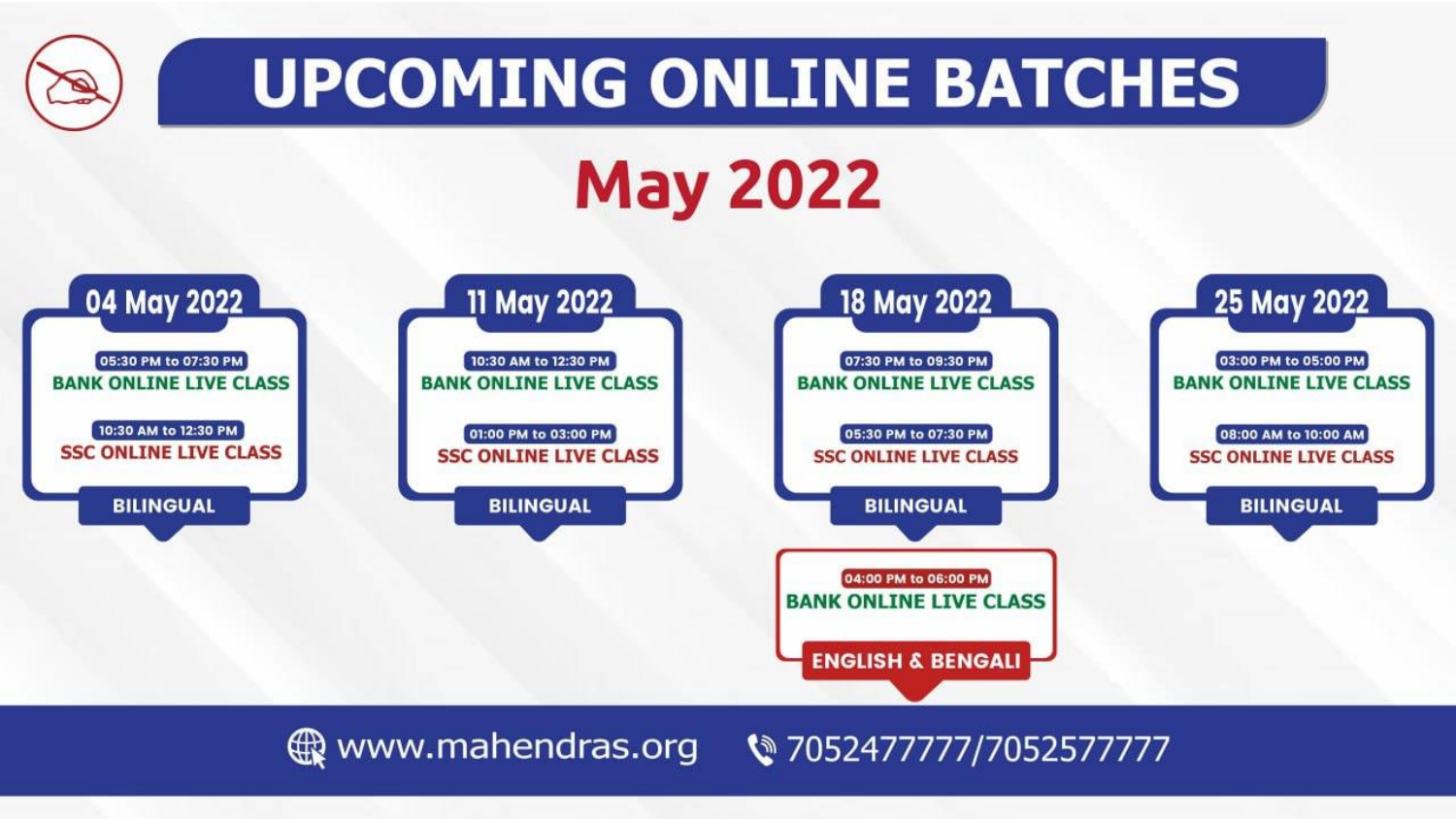

Chhavi Saxena 20 hours ago Home work answer is option B (207) Very Nice Session Sir Thanku so much & & & &

- rts of the control and **REPLY**
- $\blacktriangleright$  View reply from Mahendras : Online Videos For Govt. Exams



Vishnu Gupta 19 hours ago 3 subscribers 207 is the right ans Very super nice session sir thank you  $\Lambda$  sir  $\blacklozenge \Lambda$ 

- 급 <del>모</del> 15 v lat **REPLY**
- $\blacktriangleright$  View reply from Mahendras : Online Videos For Govt. Exams



PUJA KUNDU 20 hours ago 8 subscribers

The answer is  $-207$ .....(36÷4=9×23==207)....thank you sir for the fabulous session  $\bullet \bullet \bullet \bullet \bullet \bullet \bullet \bullet$ 

- 凸 见 10 V 同 **REPLY**
- $\blacktriangleright$  View reply from Mahendras : Online Videos For Govt. Exams



Shivam Kumar 8 hours ago





| arun ch mandal 1 hour ago |  |  |
|---------------------------|--|--|
| hw is $207$               |  |  |
| thanku sir                |  |  |

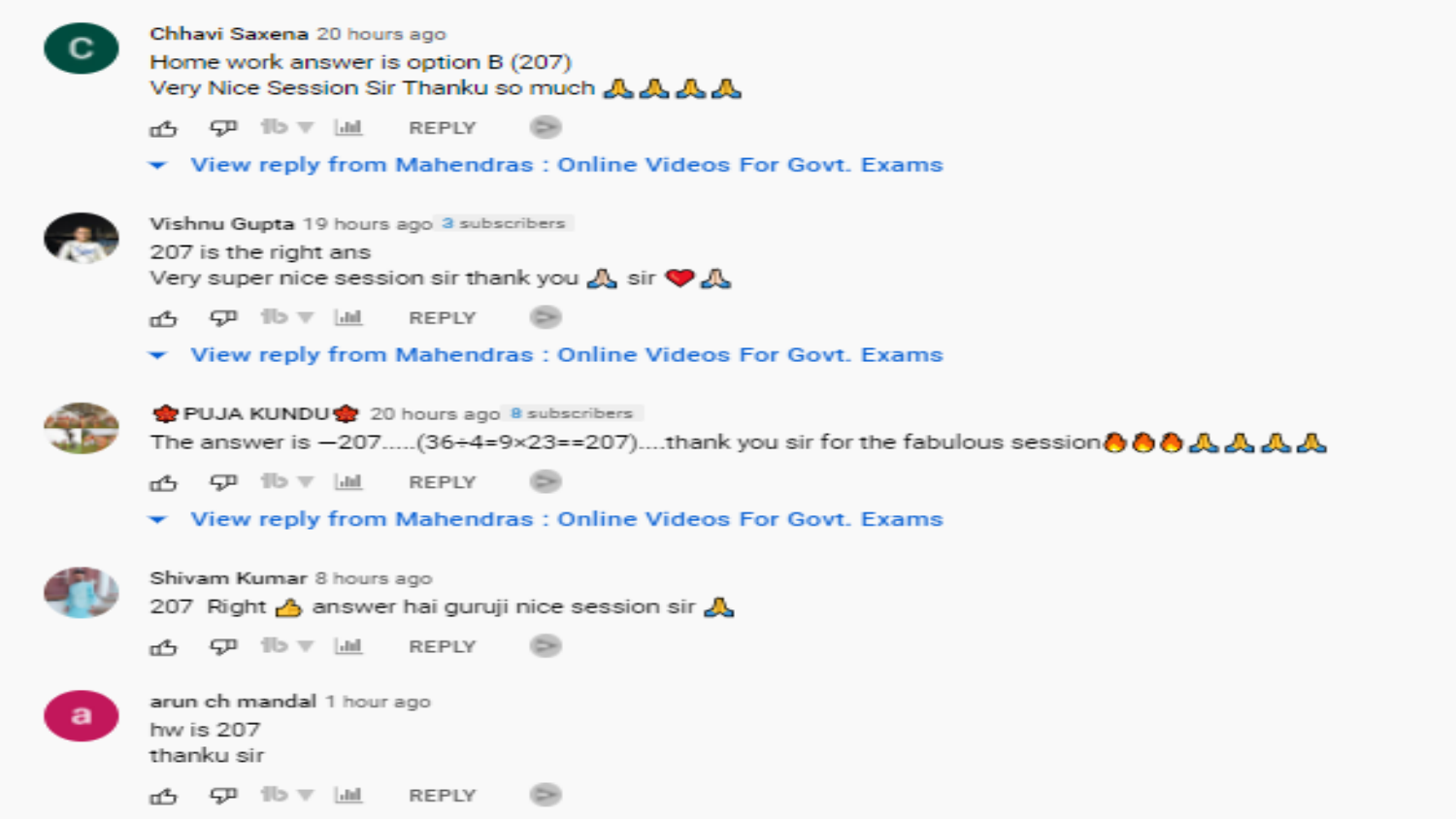

Rohit Saini 19 hours ago



 $10 \times 10$  REPLY 項





Bhavya thakur 20 hours ago 1 subscribers 207



▼ View reply from Mahendras: Online Videos For Govt. Exams



Puspranjan singh 11 hours ago 2 subscribers 207



 $\blacktriangleright$  View reply from Mahendras : Online Videos For Govt. Exams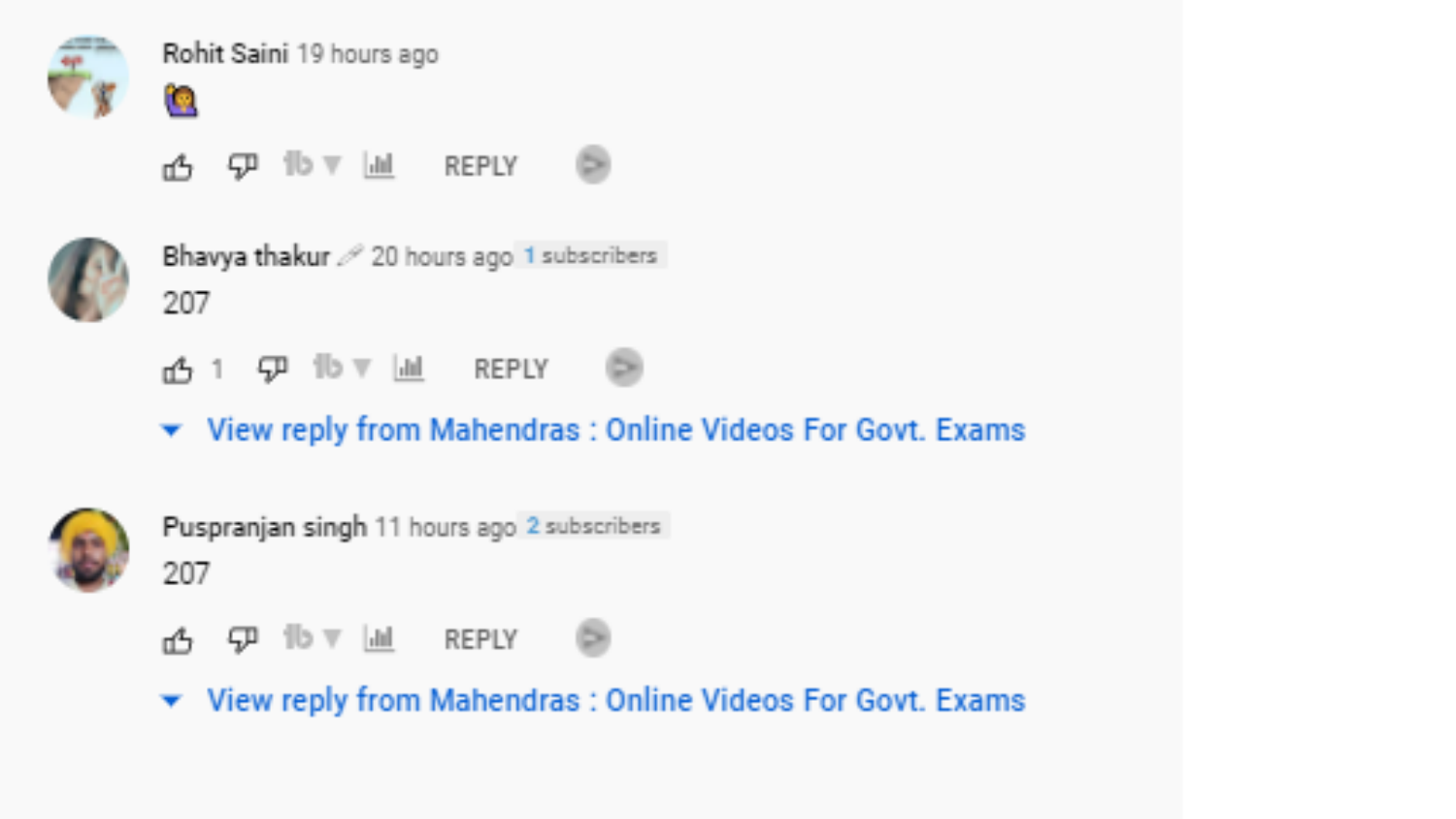



**Find the missing :-**

**HMT : E :: GO : ?** 

**(A) D (B) G (C) I (D) L**

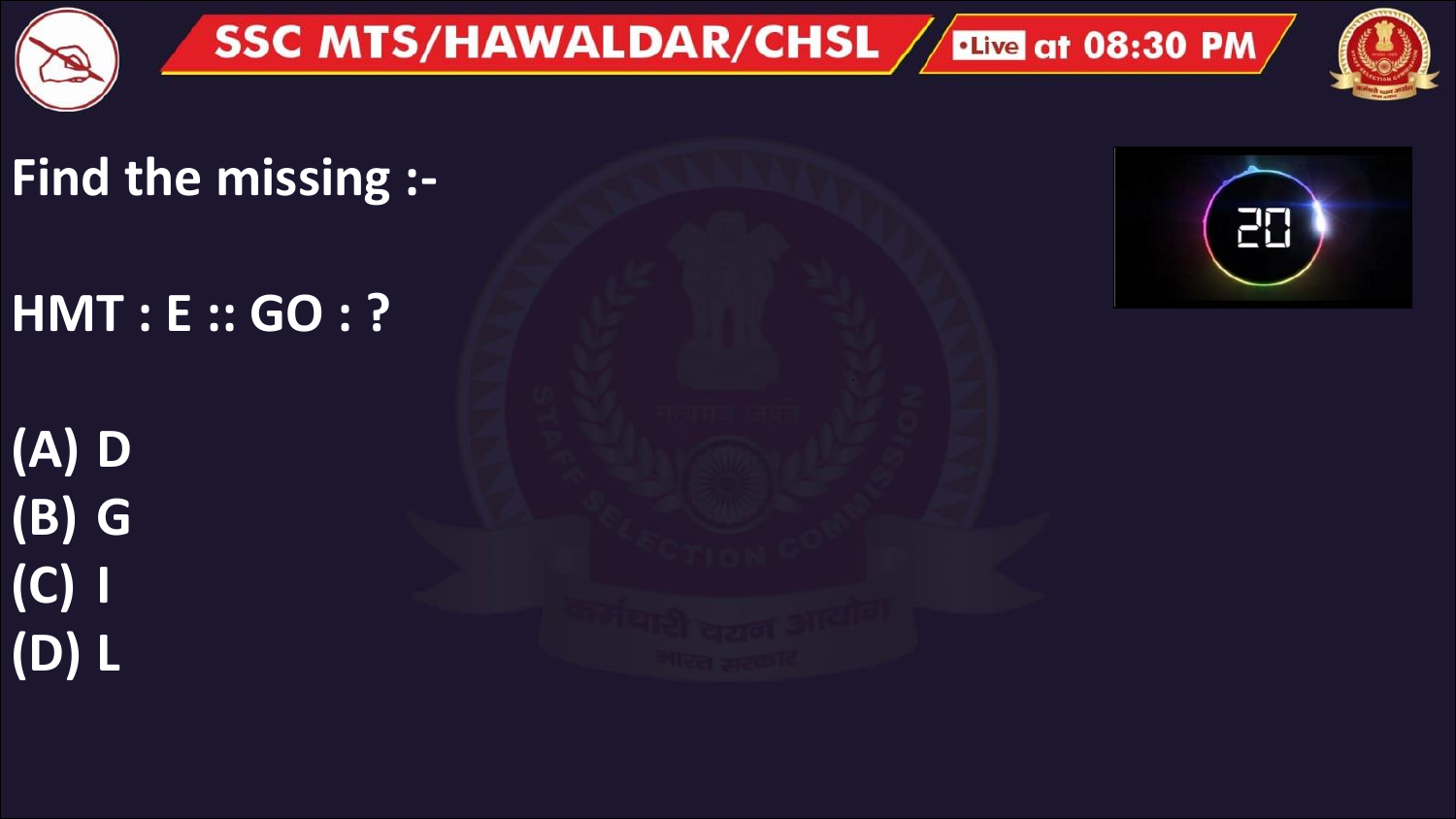



Find the missing :-

NT : A :: EN : ?

 $(A)$   $A$  $(B)$  T  $(C) E$  $(D)$  O

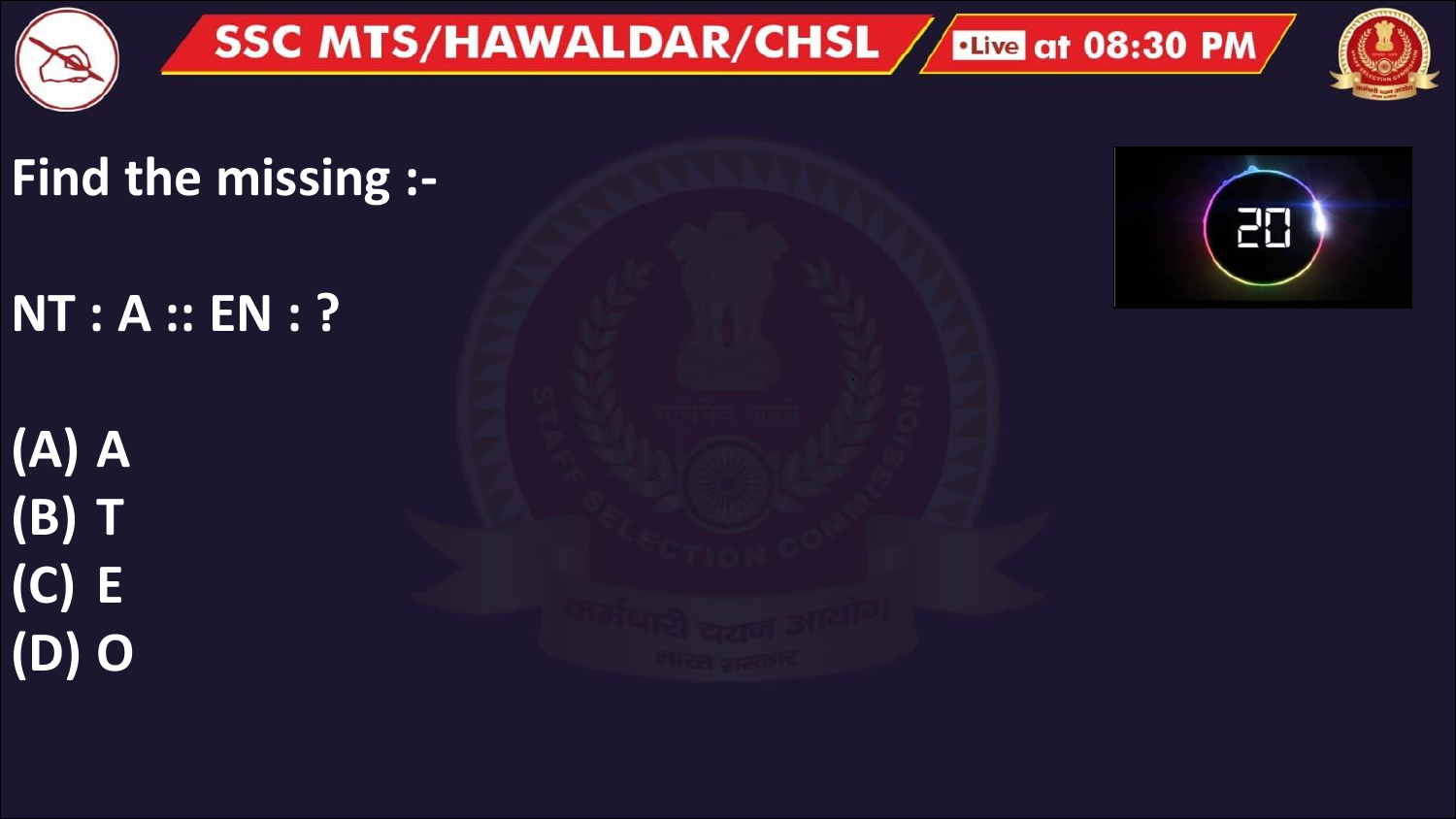





#### **Find the ODD :-**

**(A) 72572 (B) 35453 (C) 78378 (D) 46246**



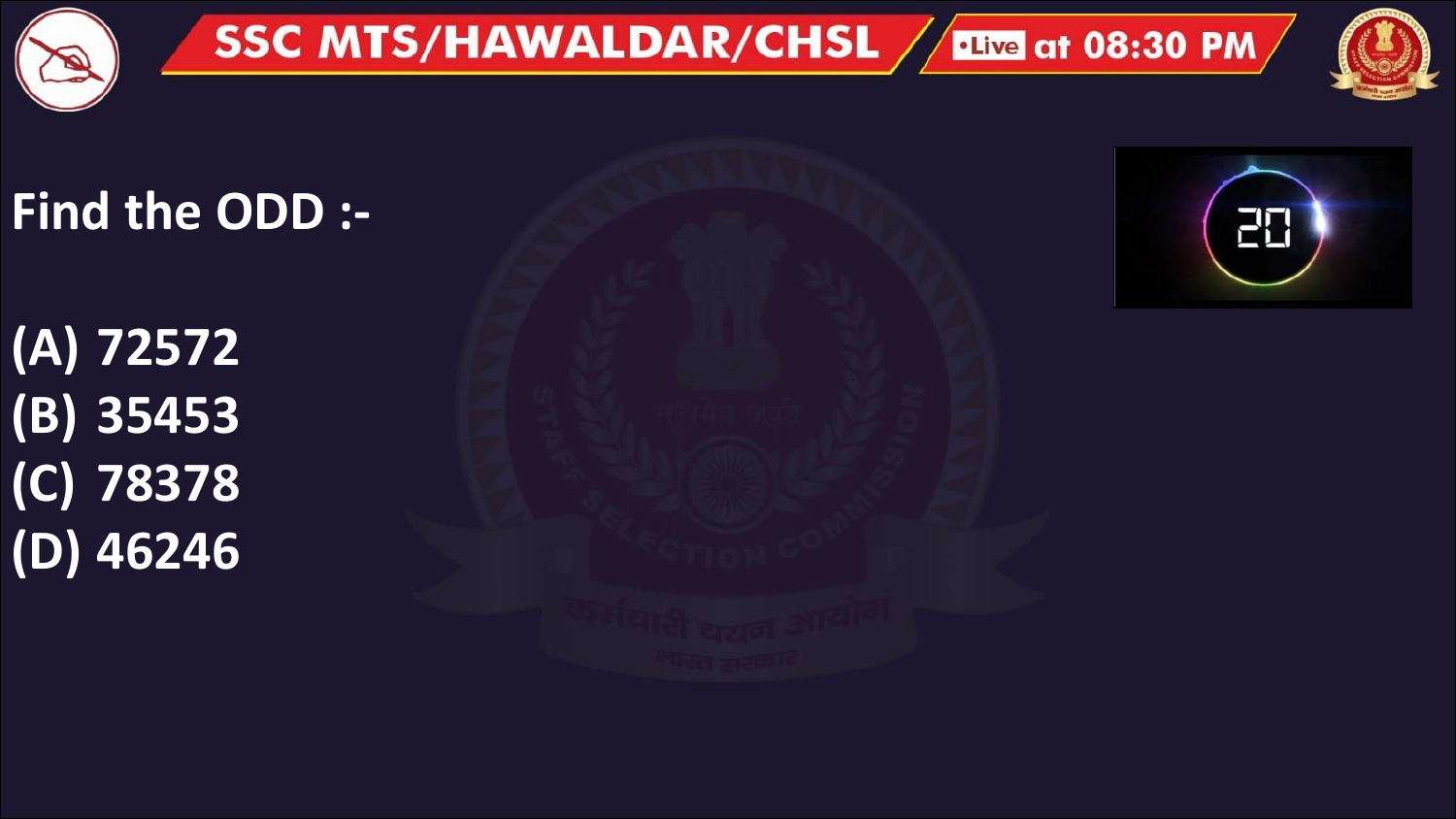





#### **Find the ODD :-**

**(A) 6243 (B) 2643 (C) 8465 (D) 4867**



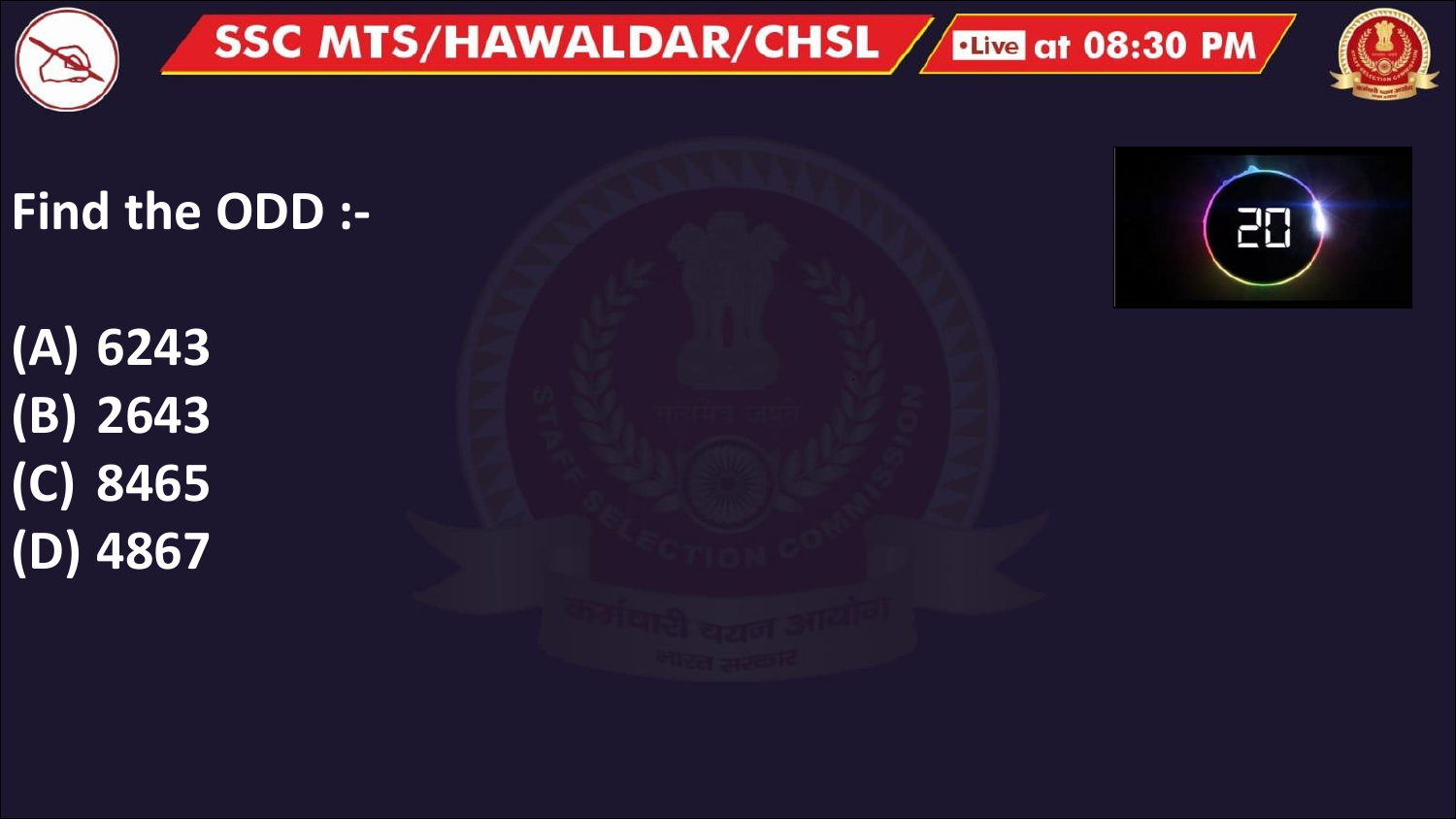



Find the missing :-

 $13:109::25:?$ 

 $(A)$  525  $(B)$  425  $(C)$  416  $(D)$  401

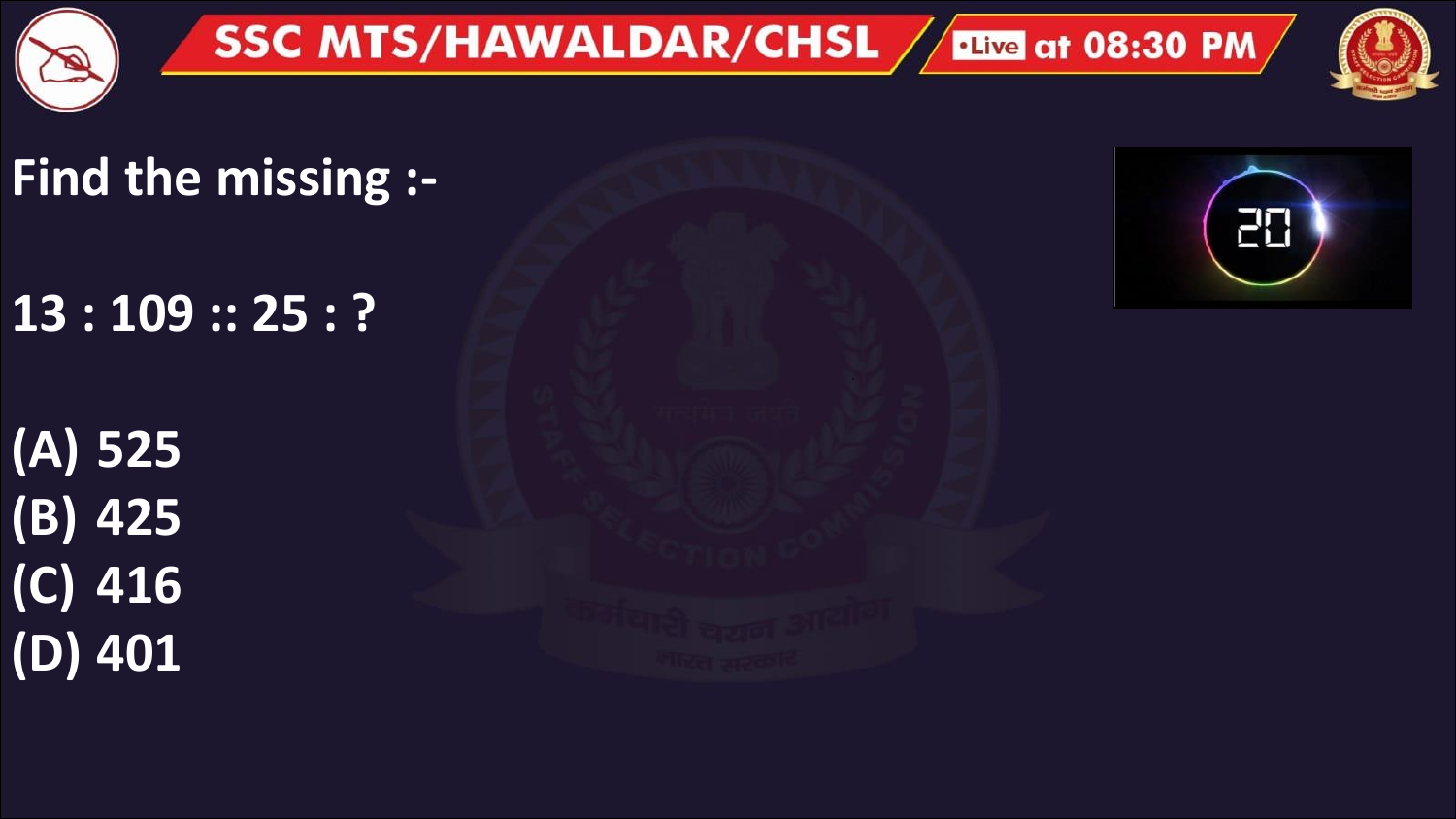





**Find the missing :-**

**78 : 4 :: 90 : ? :: 108 : 9**

**(A) 6 (B) 15 (C) 5 (D) 12**

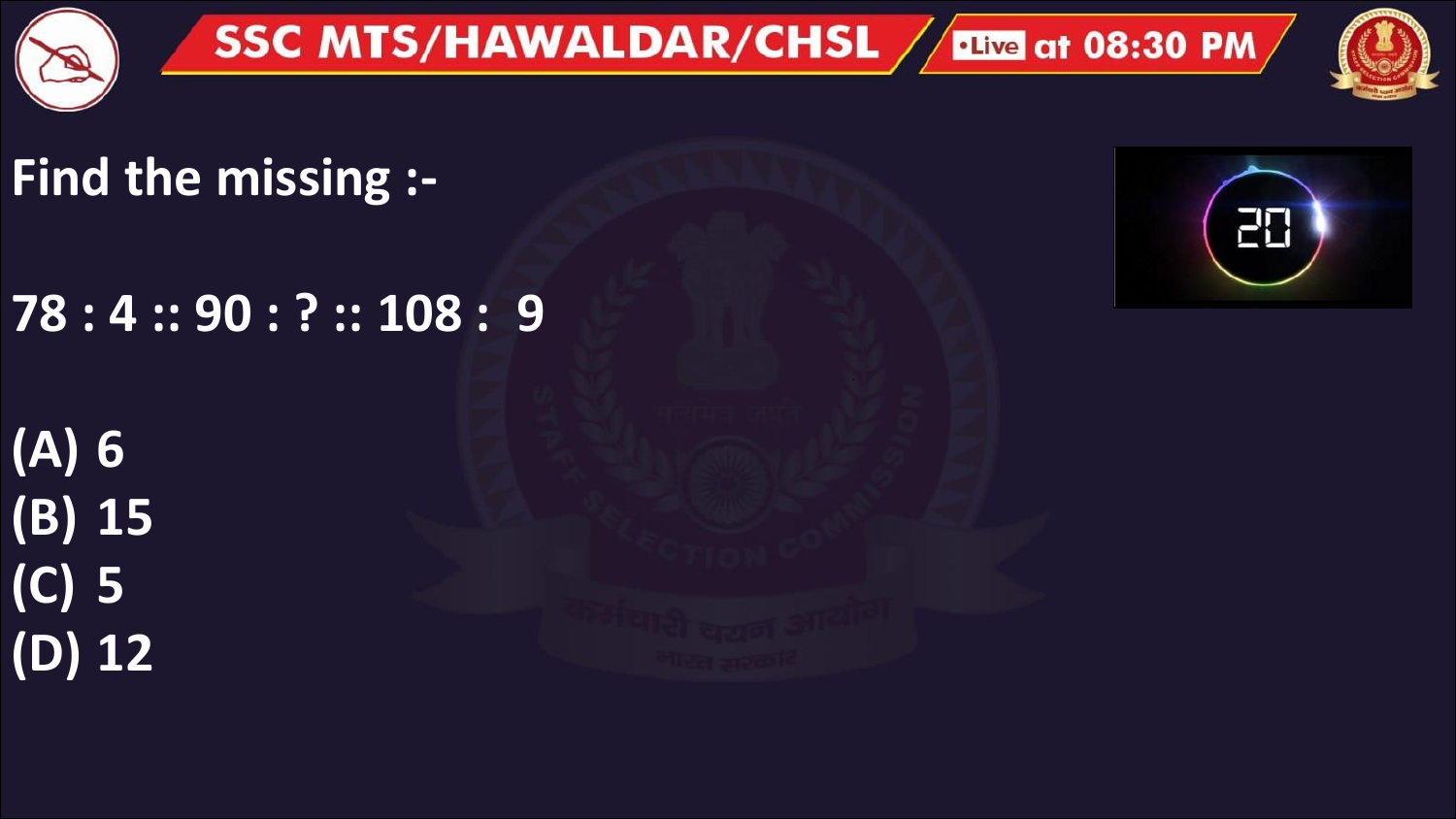





#### **Statements:**

- **No curtain is an element.**
- **All elements are pillows.**
- **Conclusions:**
- **All pillows being curtains is a possibility.**
- **Some elements are definitely not curtains.**



**कथन: कोई पर्दातत्व नह ींहै। सभ तत्व तककए हैं। कनष्कर्ा:**  सभी पिलो के पर्दे होने की **सींभदवनद है। कु छ एकलमेंट कनकित रूप सेपर्ों नह ींहैं।**

SSC MTS/HAWALDAR/CHSL / Live at 08:30 PM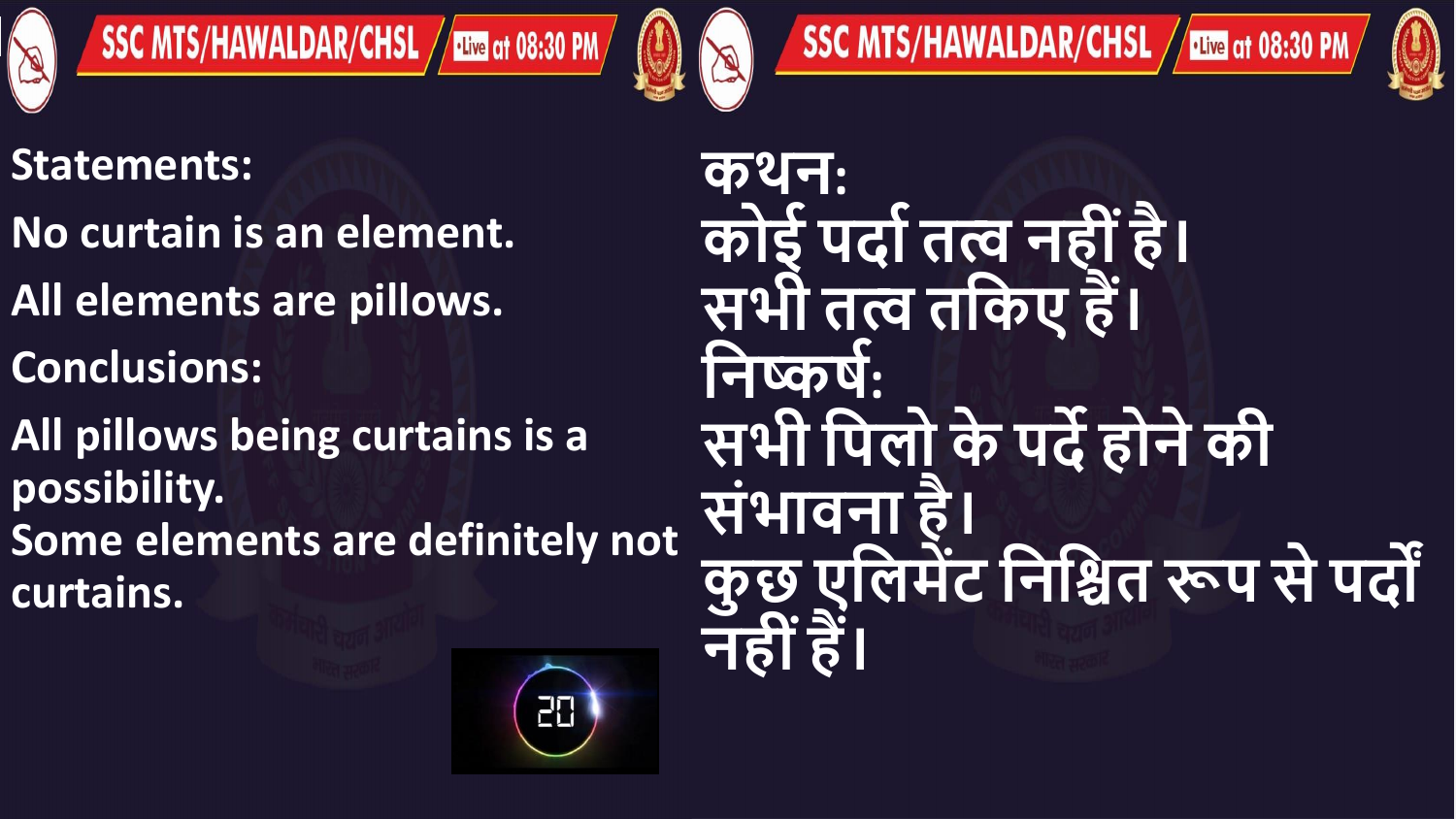



### **Find the missing :-**

**29 : 13 :: 37 : ?** 

**(A) 17 (B) 14 (C) 15 (D) 25**

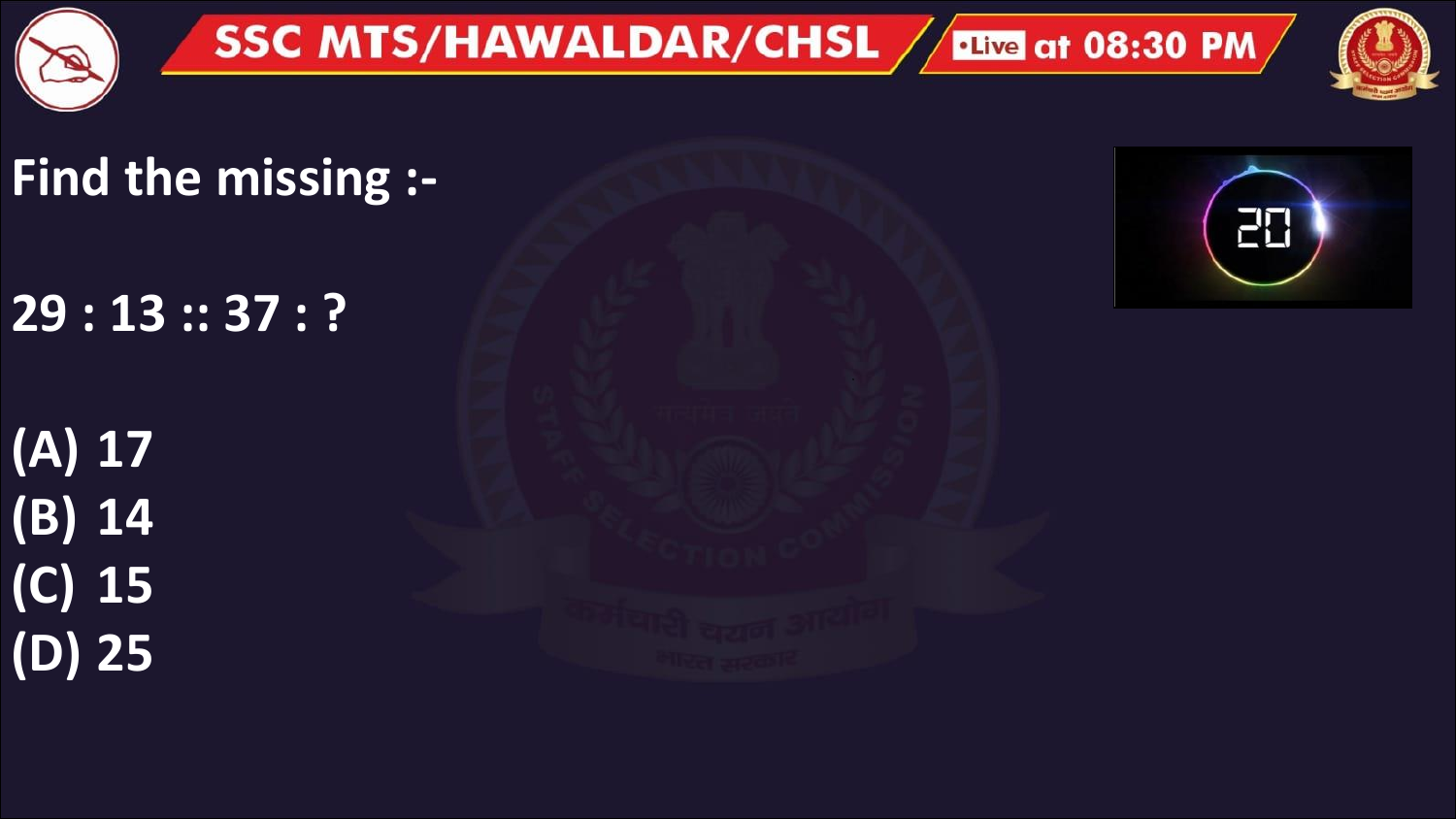





### **Find the missing :-**

**381 : 614 :: ? : ?** 

**(A) 343 : 662 (B) 304 : 630 (C) 242 : 822 (D) 256 : 542**

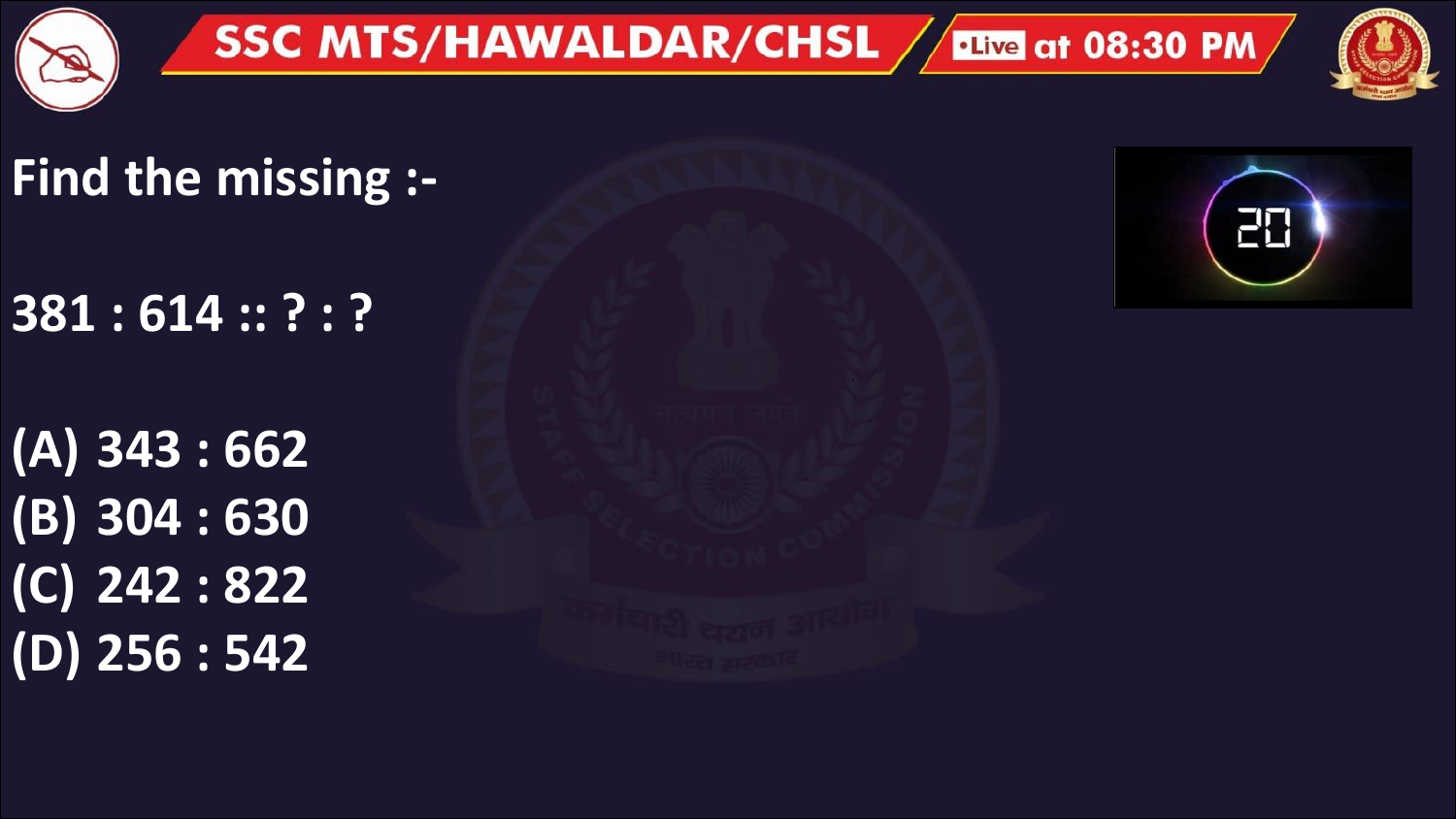



Find the missing :-

 $13:109::25:?$ 

 $\overline{(A) 195}$  $(B)$  205  $(C)$  216  $(D)$  201

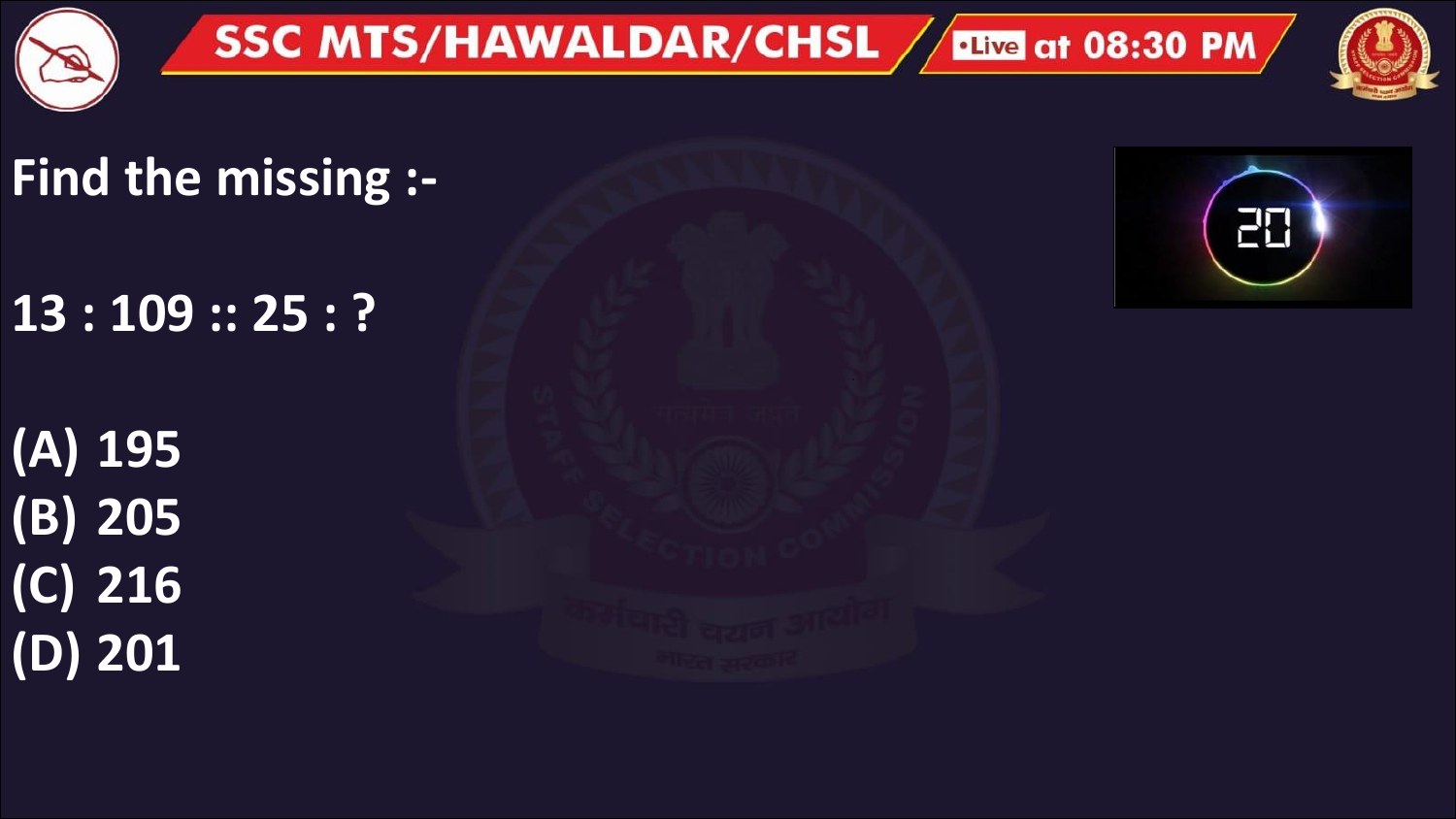





**Find the missing :-**

**78 : 117 :: 90 : ? :: 108 : 162** 

**(A) 126 (B) 125 (C) 150 (D) 135**

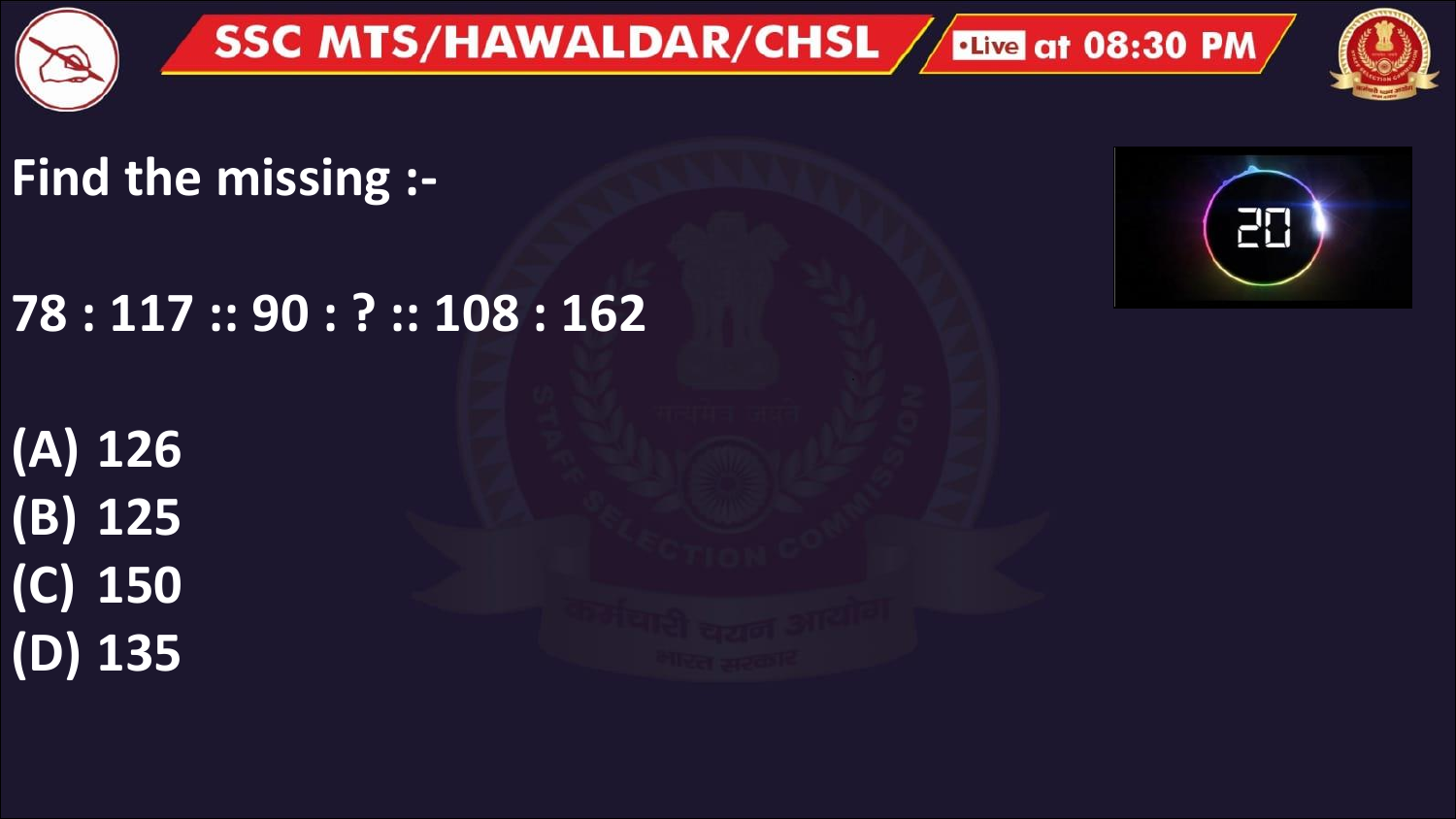



## Find the missing :-

 $8:56::?:132$ 

 $(A)$  7  $(B)$  11  $(C)$  12  $(D)9$ 

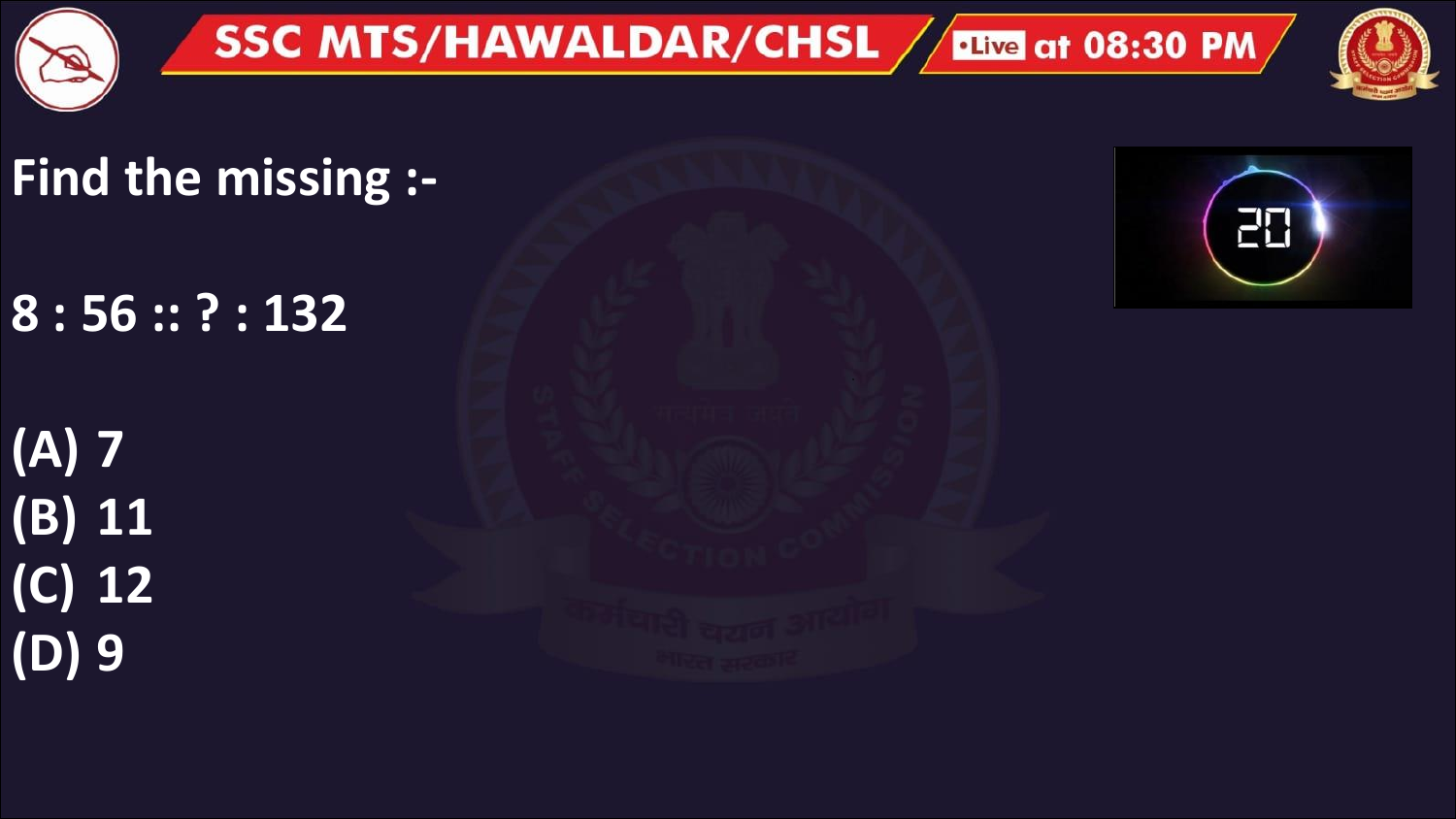





#### **Find the missing :-**

**68 : 2.04 :: 108 : 3.24 :: 18 : ?** 

**(A) 0.54 (B) 1.24 (C) 0.64 (D) 0.32**

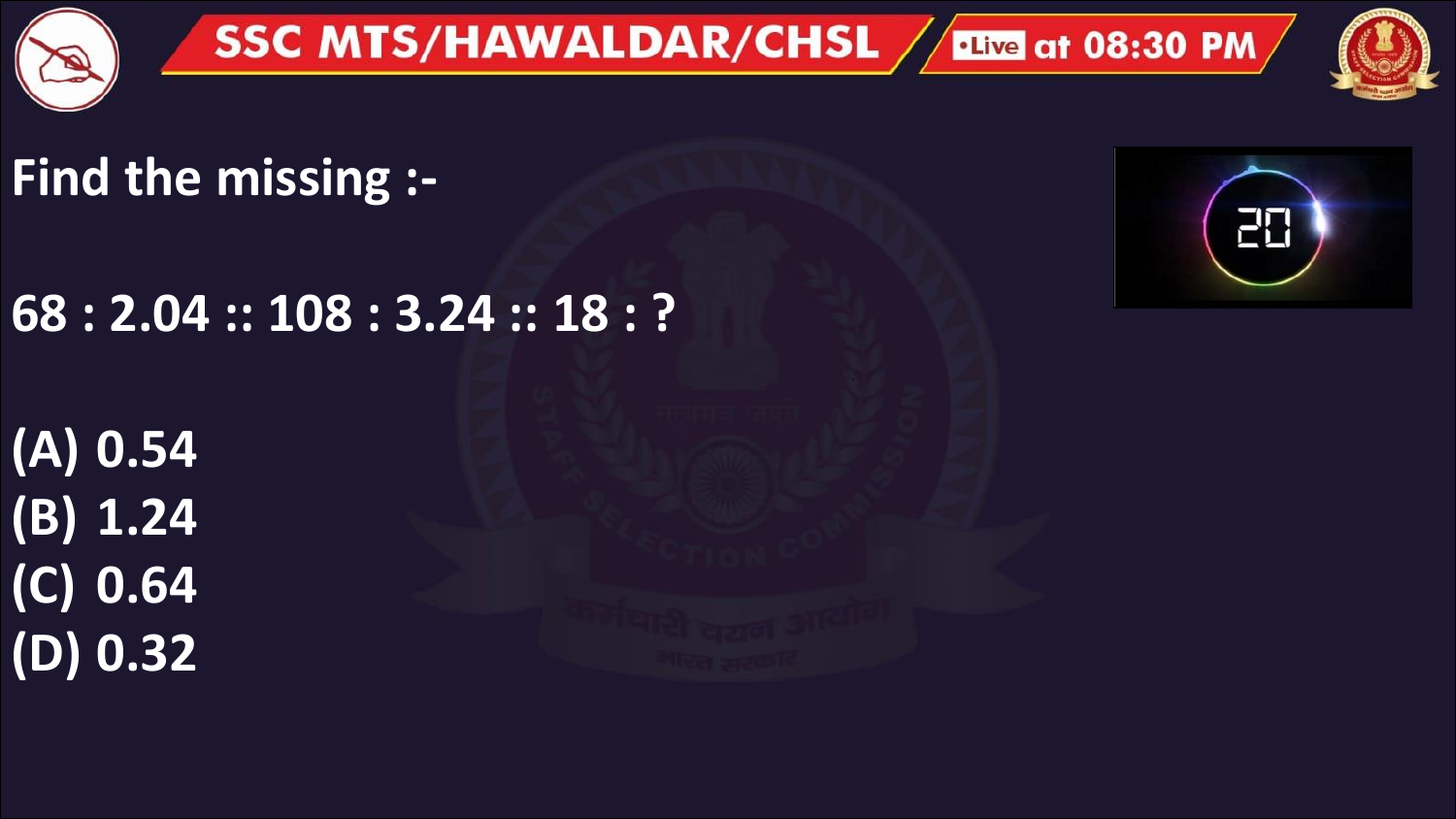



Find the missing :-

 $17:323::31:?$ 

 $\overline{(A)992}$  $(B) 1023$  $(C)$  1040  $(D)$  1800

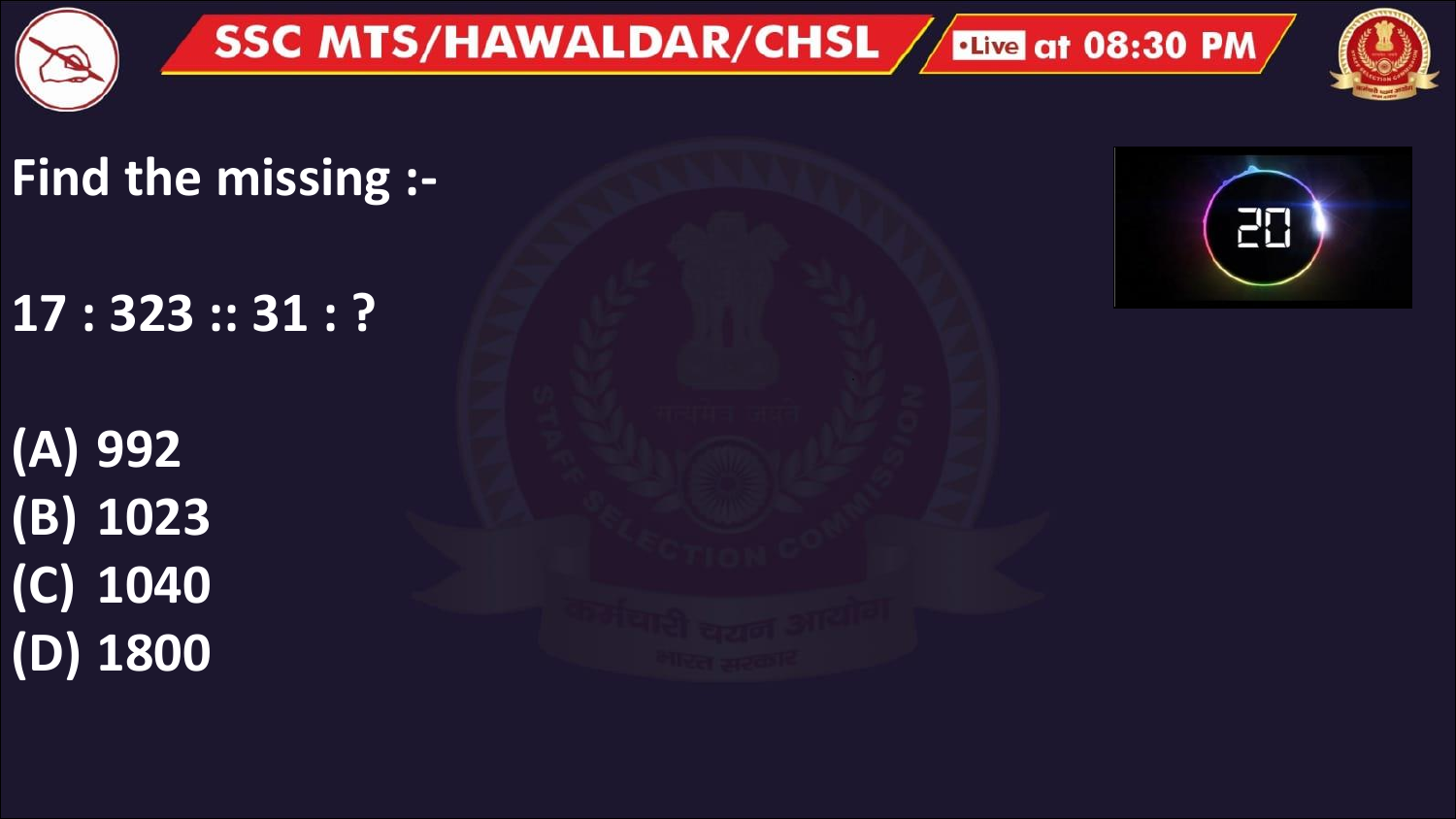



Find the missing :-

 $221:30::667:?$ 

 $(A) 51$  $(B)$  52  $(C)$  53  $(D)$  54

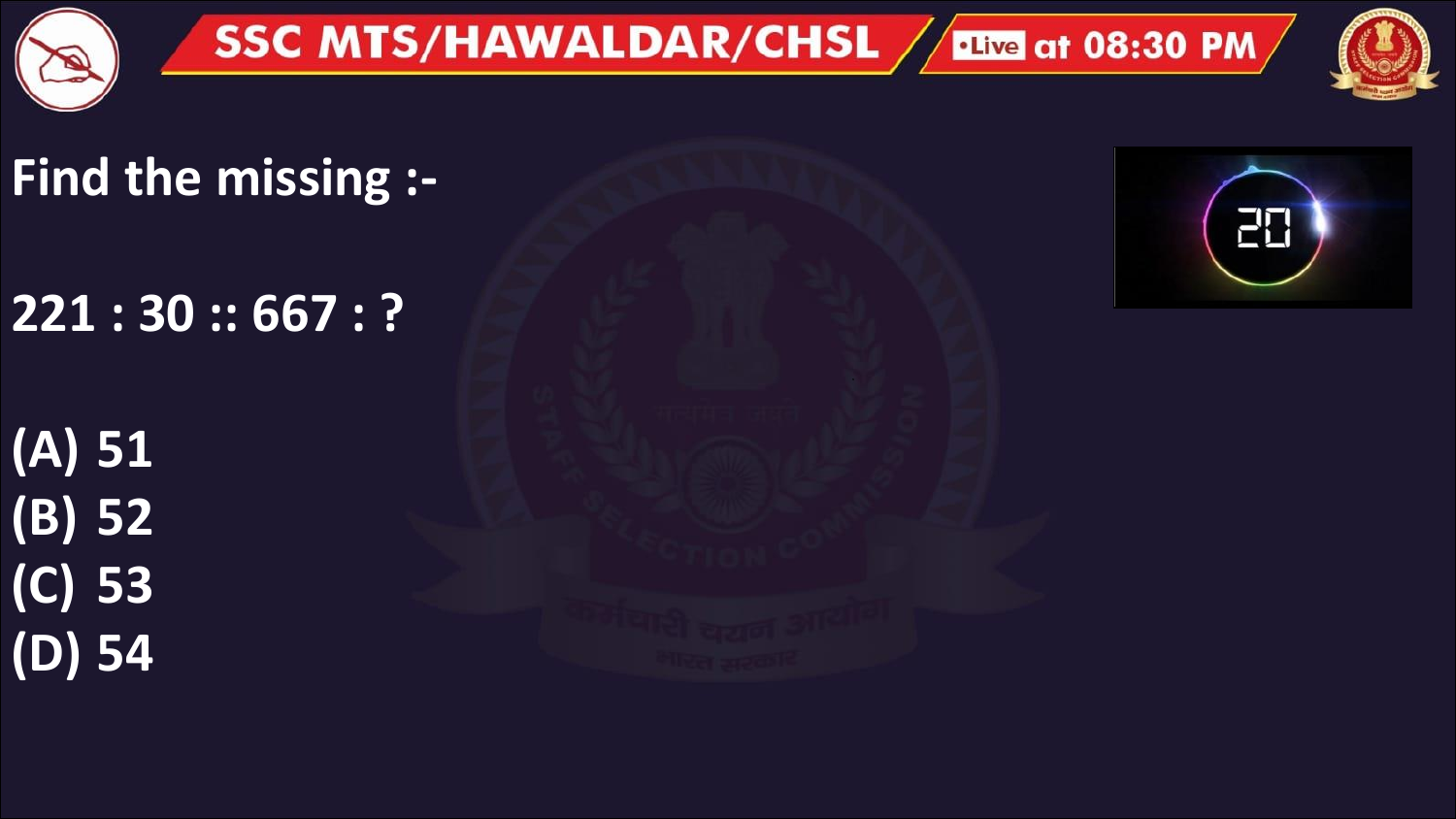



Find the missing :-

 $142:21::156:?$ 

 $(A)$  52  $(B)$  56  $(C)$  62  $(D)$  78

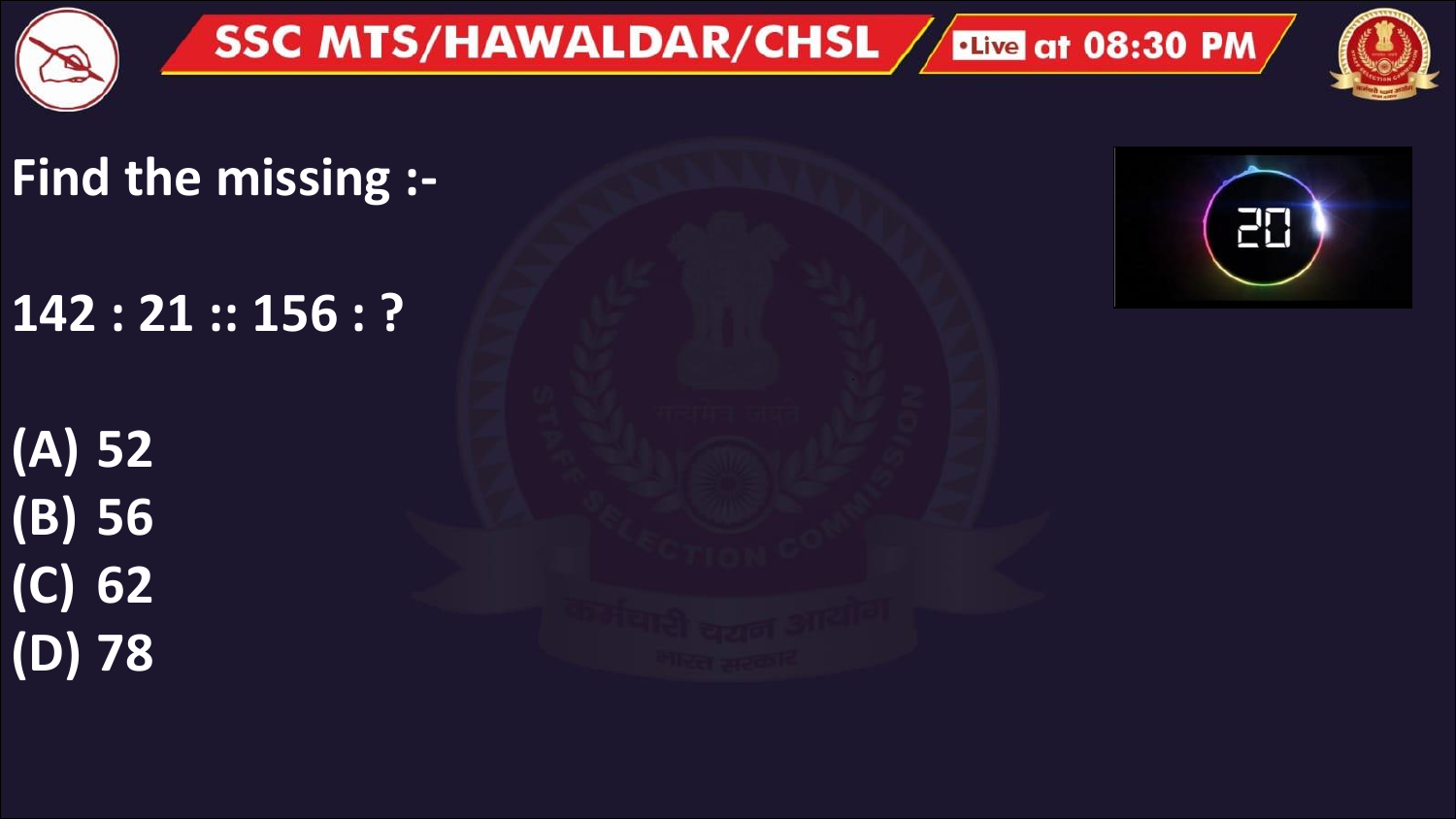



Find the missing :-

 $42:14::56:?$ 

 $(A)$  18  $(B)$  41  $(C)$  48  $(D)$  65

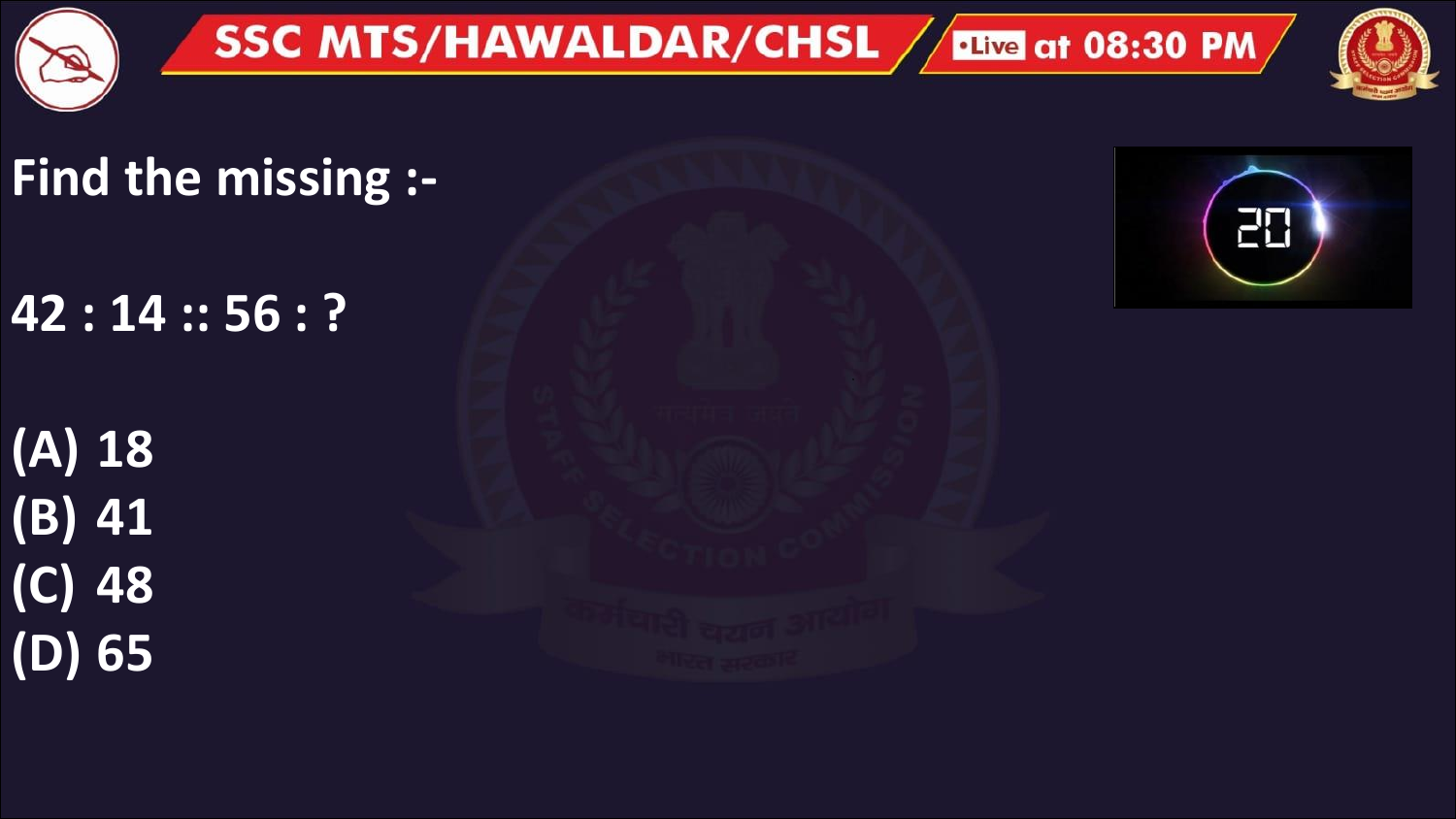



Find the missing :-

48 : 63 :: 80 : ?

 $(A)$  97  $(B)$  98  $(C)$  99  $(D)$  101

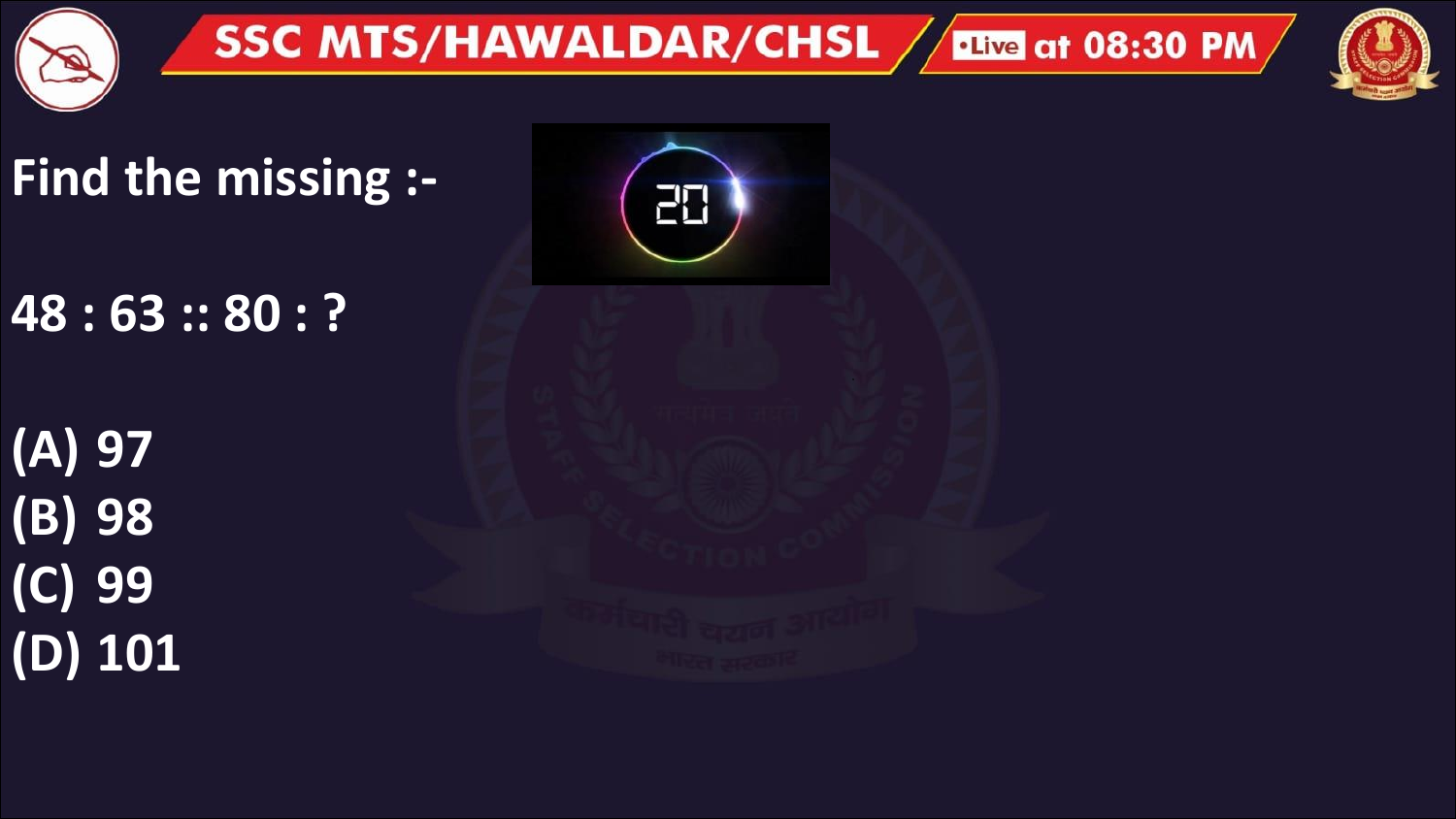



## **Find the missing :-**

**12 : 50 :: 18 : ?** 

**(A) 40 (B) 70 (C) 80 (D) 60**